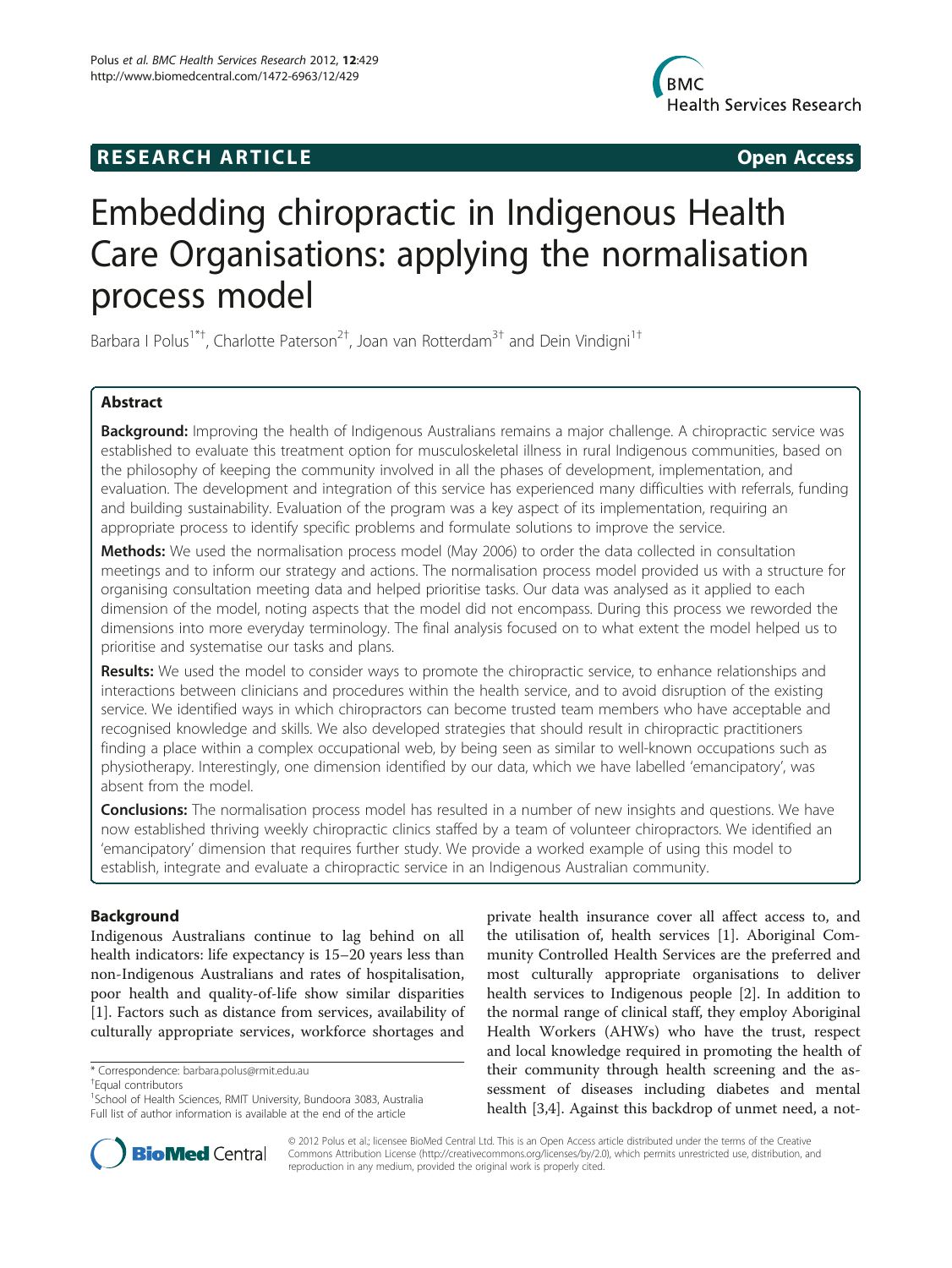for-profit organisation, Hands on Health Australia, has worked for 15 years in a rural Indigenous community in New South Wales to firstly establish the prevalence and types of musculoskeletal pain and associated disability [[3,4\]](#page-7-0) and secondly to introduce services and training to better manage and prevent these conditions [\[5](#page-7-0)]. This involvement has, from the start, been based on the philosophy of keeping the community involved in all phases of development, implementation, and evaluation [\(http://](http://www.rrh.org.au/articles/showarticlenew.asp?ArticleID=321) [www.ahmrc.org.au/](http://www.rrh.org.au/articles/showarticlenew.asp?ArticleID=321)). Research in a number of Aboriginal communities [[6,7\]](#page-7-0) indicates that chiropractic and massage may, in addition to treating musculoskeletal conditions, promote self-care in ways that improve general wellbeing and positively influence other chronic illnesses. These findings accord with research in marginalised communities in Canada, which indicates that chiropractors can function well in a collaborative environment with conventional care providers, and can also effectively contribute and participate in public health initiatives [[8](#page-7-0)[-10](#page-8-0)].

In 2004 a chiropractic service was established in a large Aboriginal community. It built on the previous years of research and extensive discussions with a community advisory group, including community leaders and medical and allied health practitioners [\[11](#page-8-0)]. It was staffed by volunteer chiropractors. During the first few years, fortnightly clinics were maintained at the Durri Aboriginal Medical Service (ACMS) and an additional chiropractic service was made available at the aged-care facility of the Booroongen Djugun Aboriginal Corporation. Community and clinician consultation meetings continued to be held, and an evaluation project was designed and funded. Phase 1 of the project aimed to evaluate the establishment and development of an ongoing chiropractic programme. The evaluation was based on a Participatory Action Research (PAR) approach [\[12\]](#page-8-0) and was focused on establishing a sustainable, well used and high quality service. The aim of the second phase was to describe and measure the effects of chiropractic care in this community. Despite being located in one of Australia's largest rural Aboriginal communities there were problems with securing sufficient referrals to the service and this was compounded by concerns about sustaining funding and practitioner availability. Through Phase 1 of the evaluation process, the difficulties facing the chiropractic service and the work that was needed to overcome them became more explicit, their complexities better understood and the need to rectify them more urgent.

In 2006 the eminent sociologist, Carl Mays, described the 'normalisation process model' that aims to understand the practical problems of embedding and evaluating new complex interventions [\[13](#page-8-0)]. His approach offered a framework for organising the many tasks that

confronted us – tasks that spanned difficulties in referrals, funding and building sustainability as well as the evaluation itself. This model has since been developed into a middle-range theory [\[14\]](#page-8-0), but we have found the model itself most useful for our purposes. There are many other models of integrative care that address how success can be achieved but they are generally reported in relation to evaluating established services rather than providing a structure for the very early development stages. For example, the excellent and widely used framework by Boon et al. (2004) will enable us to describe and evaluate our service, once it is better established, in terms of four key components of integrative health care practice - philosophy/values; structure, process and outcomes [[15\]](#page-8-0). Another framework of particular interest – that of Mior and colleagues for the integration of chiropractic services into a multidisciplinary practice in Canada [[16\]](#page-8-0) – was being developed in parallel with our own work and is discussed later.

This paper describes using the normalisation process model [[13](#page-8-0)] to establish, integrate and evaluate a chiropractic service in a rural, Indigenous Australian community. In order to make it 'fit for purpose' in our particular context we made some adaptations, especially in relation to language and terminology. We demonstrate how an academic conceptual model can be interpreted and adapted for use in a complex practice situation.

### Methods

#### The normalisation process model

The structure and original terminology of the model is provided in Table [1.](#page-2-0) The Normalisation Process Model is a tool that enables a "practical understanding of the conditions in which complex interventions can become embedded within clinical work" by "understanding the practical problems of workability and integration that complex interventions pose" [\[13](#page-8-0)]. In other words, "how and why things become, or don't become, routine and normal components of everyday work" [\[17](#page-8-0)]. It acknowledges that healthcare workers and organisations value stability and order but are capable of adapting new interventions to meet specific local situations and requirements. It aims to develop a deeper and more general understanding of a situation rather than, for example, describing it in terms of observed barriers and facilitators to change. The model was derived from extensive and robust secondary analysis and synthesis of numerous qualitative research studies investigating chronic disease management in primary care in the UK. The model, and the theory which it generated, have since been used by other researchers including, for example, a team seeking to embed effective depression care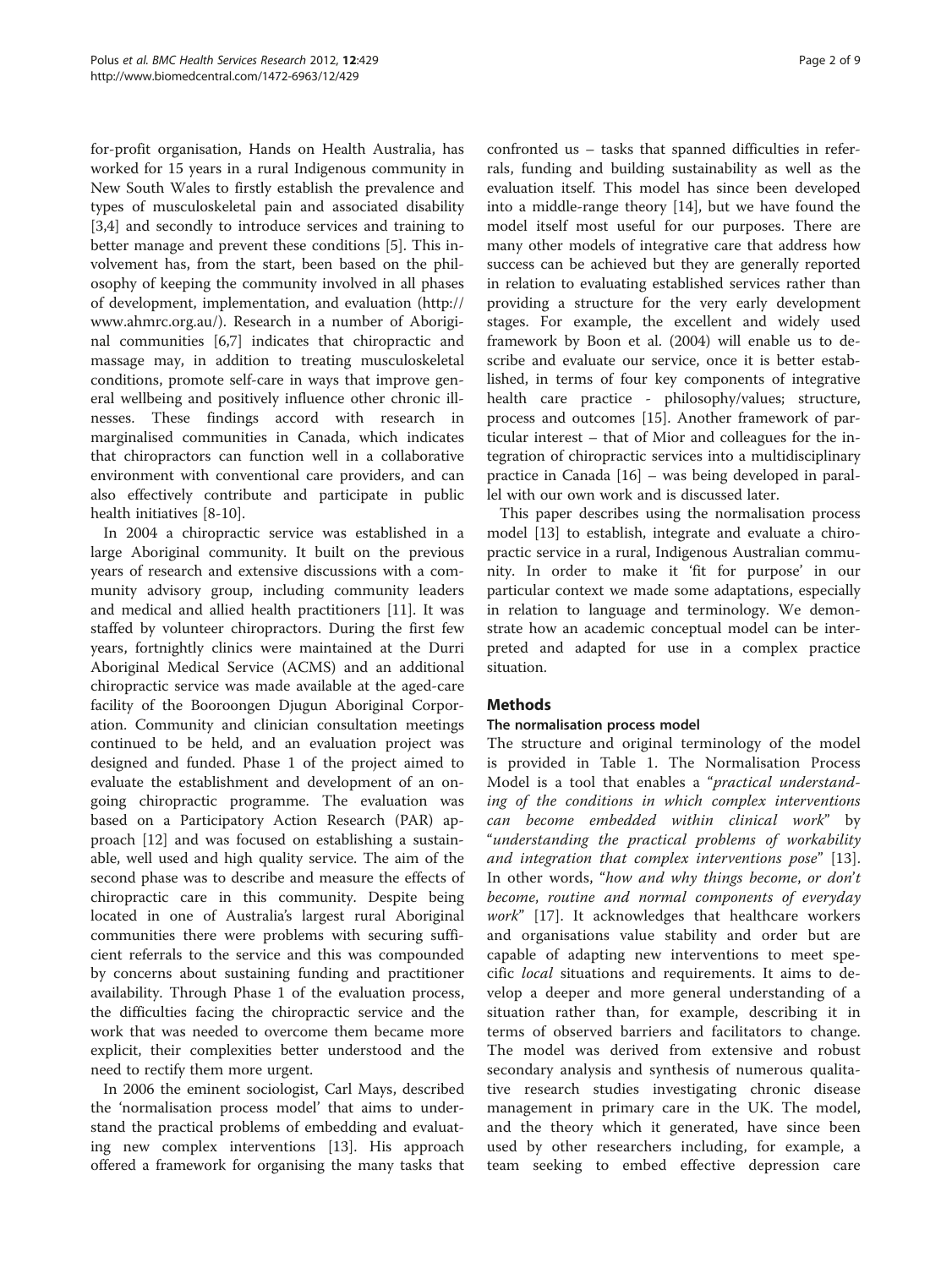## <span id="page-2-0"></span>Table 1 The Normalisation Process Model-a summary of the original model (adapted from May 2006)

| <b>Endogenous Processes</b><br>Endogenous processes comprise elements of professional/patient relations and their associated material practices in the clinical<br>encounter |                                                |                                                               |  |
|------------------------------------------------------------------------------------------------------------------------------------------------------------------------------|------------------------------------------------|---------------------------------------------------------------|--|
|                                                                                                                                                                              |                                                |                                                               |  |
| 1: Interactional workability<br>The interactional work that professionals and patients do within the<br>clinical encounter and its temporal order                            | 1.1 Congruence<br>(the process of interaction) | Co-operation<br>(shared expectations,<br>minimise disruption) |  |
|                                                                                                                                                                              |                                                | Legitimacy<br>(shared beliefs about)<br>objects and roles)    |  |
|                                                                                                                                                                              |                                                | Conduct<br>(verbal and non-<br>verbal)                        |  |
|                                                                                                                                                                              | 1.2 Disposal<br>(the effects of interaction)   | goals<br>meaning<br>outcomes                                  |  |
| Proposition 1: A complex intervention is disposed to normalization if it equals or improves accountability and confidence within networks.                                   |                                                |                                                               |  |
| 2: Relational integration<br>The embeddedness of trust in professional knowledge and practice                                                                                | 2.1 Accountability<br>(internal credibility)   | Validity<br>Expertise<br>Dispersal                            |  |
|                                                                                                                                                                              | 2.2 Confidence<br>(external credibility)       | Credibility<br>Utility<br>Authority                           |  |

Proposition 2: A complex intervention is disposed to normalization if it equals or improves accountability and confidence within networks.

To summarize (constructs 1 & 2): The clinical encounter and the social relations that surround it are historically and culturally stable. Where a complex intervention interferes with the order of professional/patient interaction, either by disrupting the interaction between professionals and patients, or by undermining confidence in the knowledge and practice that underpins it, then it is also an unlikely candidate for normalization.

| <b>Exogenous processes</b>                                                                                                                                                    |                 |                                                   |  |  |
|-------------------------------------------------------------------------------------------------------------------------------------------------------------------------------|-----------------|---------------------------------------------------|--|--|
| Exogenous processes comprise the ways that work is organized, its division of labour, and the institutional structures and organizational processes in<br>which it is located |                 |                                                   |  |  |
| 3: Skill set workability<br>The organizational distribution of work, knowledge and practice across<br>divisions of labour                                                     | 3.1 Allocation  | <b>Distribution</b><br>Definition<br>Surveillance |  |  |
|                                                                                                                                                                               | 3.2 Performance | Resourcing<br>Power<br>Evaluation                 |  |  |

Proposition 3: A complex intervention is disposed to normalization if it is calibrated to an agreed skill-set at a recognizable location in the division of labour.

| 4: Contextual Integration                                                                                                                              | 4.1 Execution                                                                                  | Resourcing              |
|--------------------------------------------------------------------------------------------------------------------------------------------------------|------------------------------------------------------------------------------------------------|-------------------------|
| The capacity of the health care organization to allocate control and<br>infrastructure resources and to negotiate integration into existing activities | (the ownership of control over the resources<br>and agents required to implement chiropractic) | Power<br>Evaluation     |
|                                                                                                                                                        | 4.2 Realization<br>(the allocation and ownership of responsibility<br>for implantation)        | Risk<br>Action<br>Value |

Proposition 4: A complex intervention is disposed to normalization if it confers an advantage on an organization in flexibly execution and realizing work.

To summarise (constructs 3 & 4): to be an optimal candidate for normalization, a complex intervention must "fit" with an actual or realizable set of roles within an organizational or professional division of labour, and at the same time must be capable of integration within existing or realizable patterns of service organization and delivery.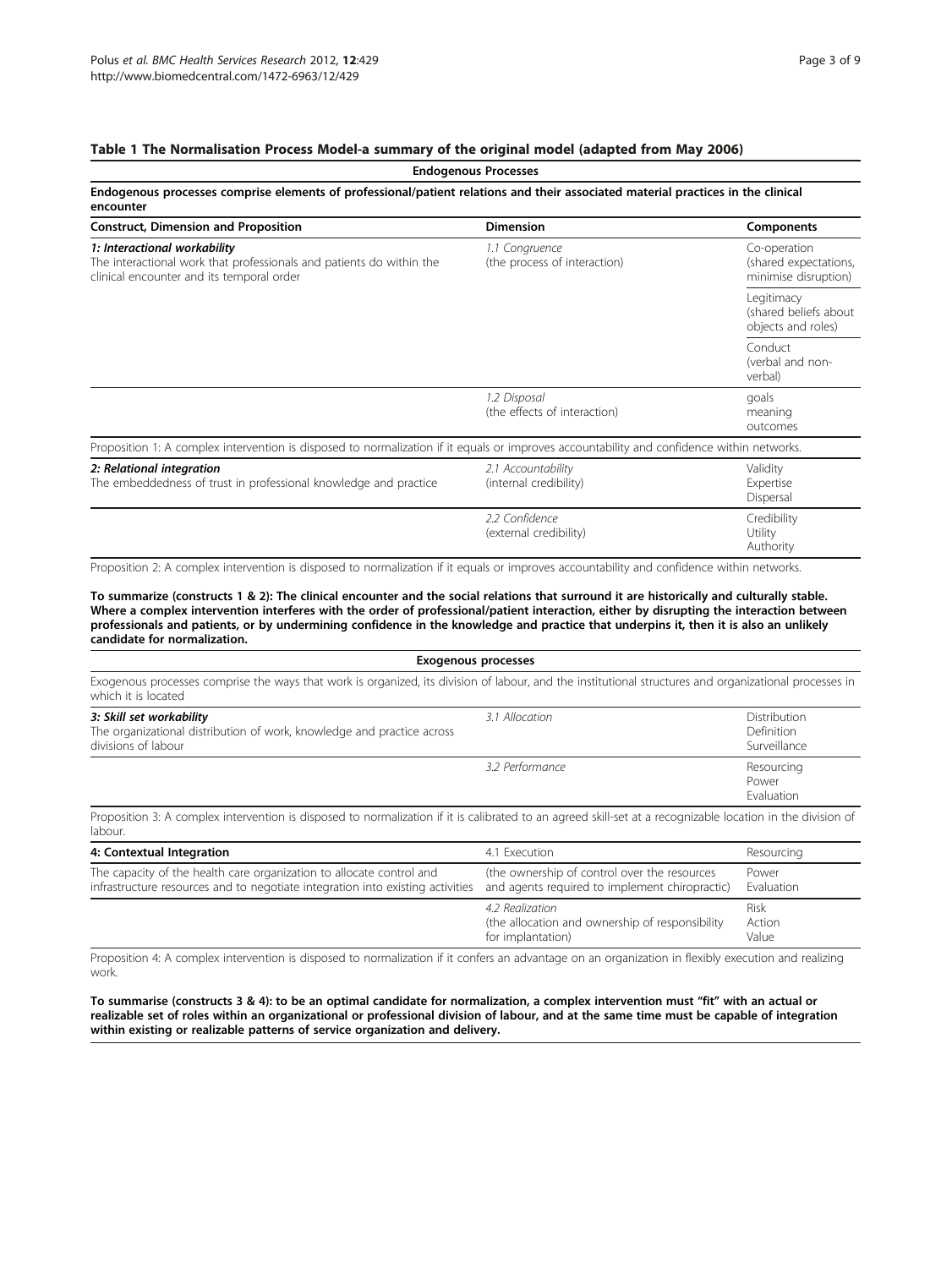within Australian primary care [[18\]](#page-8-0). We used the following, somewhat overlapping, methodological steps to adapt the terminology of the dimensions and to apply them to our own data. Consensus decision making was used throughout the process [[19\]](#page-8-0).

- a. The original model and related literature were studied and discussed by the authors of this paper and were considered in relation to their experiences with the chiropractic service.
- b. Previous meeting notes, action research data, and relevant email discussions from the previous three years were systematically coded into the model dimensions. This was done independently by two of the authors (BP & CP) and commented on by others.
- c. Matrices were used to display this evolving categorisation of our data and to explore the utility of new terminology. These highlighted potential 'empty categories' and areas of uncertainty or ambiguity. These were discussed.
- d. During this process the terminology of the original model was critiqued and more everyday wording was developed and applied. The original terminology was retained alongside, to ensure the concepts remained as grounded and detailed as possible.
- e. As new data were collected these were added into the emergent model and 'deviant case analysis' was used to promote discussions of data that did not fit the model.

### Results

In this section we describe how the insights we gained from the model helped us to embed chiropractic in our particular context. We present our own interpretation and application of the model using simpler terminology (original model terminology is placed in brackets). We briefly describe each component of the model and the associated actions and plans. The model has two major categories - A: endogenous processes and B: exogenous processes. Within each of these categories there are two constructs and each construct is described in terms of two dimensions (Table [1](#page-2-0)).

Chiropractic in relation to consultations between patients and doctors and other health workers (endogenous processes)

### Promoting good relationships between patients and doctors/health workers

The first construct of the model emphasises the importance of avoiding disruption of the patient-practitioner relationship (interactional workability). Instead, we should try and enhance the process and outcome of relevant consultations (e.g. for back pain).

Dimension 1.1 This is firstly considered in terms of trying to promote shared expectations and beliefs about chiropractic so that consultations are interactionally 'comfortable' for both parties and of a normal length (Congruence).

Bridging the gap between lay and medical expectations and beliefs about chiropractic is a difficult task, especially in the national context of considerable negativity between the medical profession and chiropractic. Many health workers and staff indicated to us that they know little about chiropractic or how it might help their patients or residents and that they would welcome information and discussion. Consequently, the project chiropractor and one of the authors, herself a chiropractor (JvR) have started making presentations at routine staff meetings and staff are encouraged to attend the clinic for treatment for their own musculoskeletal problems. We also tackled this issue by working more closely with AHWs, who generally have a positive attitude towards holistic physical therapies. We have also commenced development of clinical pathways for residents of the Aged Care facility who required informed consent from their relatives. Another approach to promoting shared aims was to focus on the aims of patients and community leaders that are likely to resonate with GP concerns. For example, as part of the Participatory Action Research a wide range of stakeholders developed affinity diagrams and the commonest theme for responses to a question about the aims of the chiropractic service was: 'For the Aboriginal Corporation Medical Service to be a recognised place that the community can go to get pain relief without medications'. Future fact sheets and presentations will highlight the role that chiropractic could play in addressing shared concerns such as the importance of promoting mobility and exercise, the desire to avoid referral for surgery and/or medication (especially when medication load is already high), and long waiting lists for physiotherapy. However, community consultations also produced the following suggestion that appears not to fit into the model. A recurrent theme in meetings was that because some doctor's views were 'very entrenched' they may best be influenced by 'patient demand'. Consequently raising 'community awareness' was considered an important strategy. However, as it is unusual for patients to initiate preferences for a new treatment option in medical consultations, promoting this for chiropractic would be likely to threaten the doctorpatient relationship. Consequently the model has led us to suggest that in addition to raising community awareness, patients should be encouraged to discuss referral with AHWs, who see themselves as advocates for patients. This was also the preferred approach of the AHWs who attended or had input to the community consultations.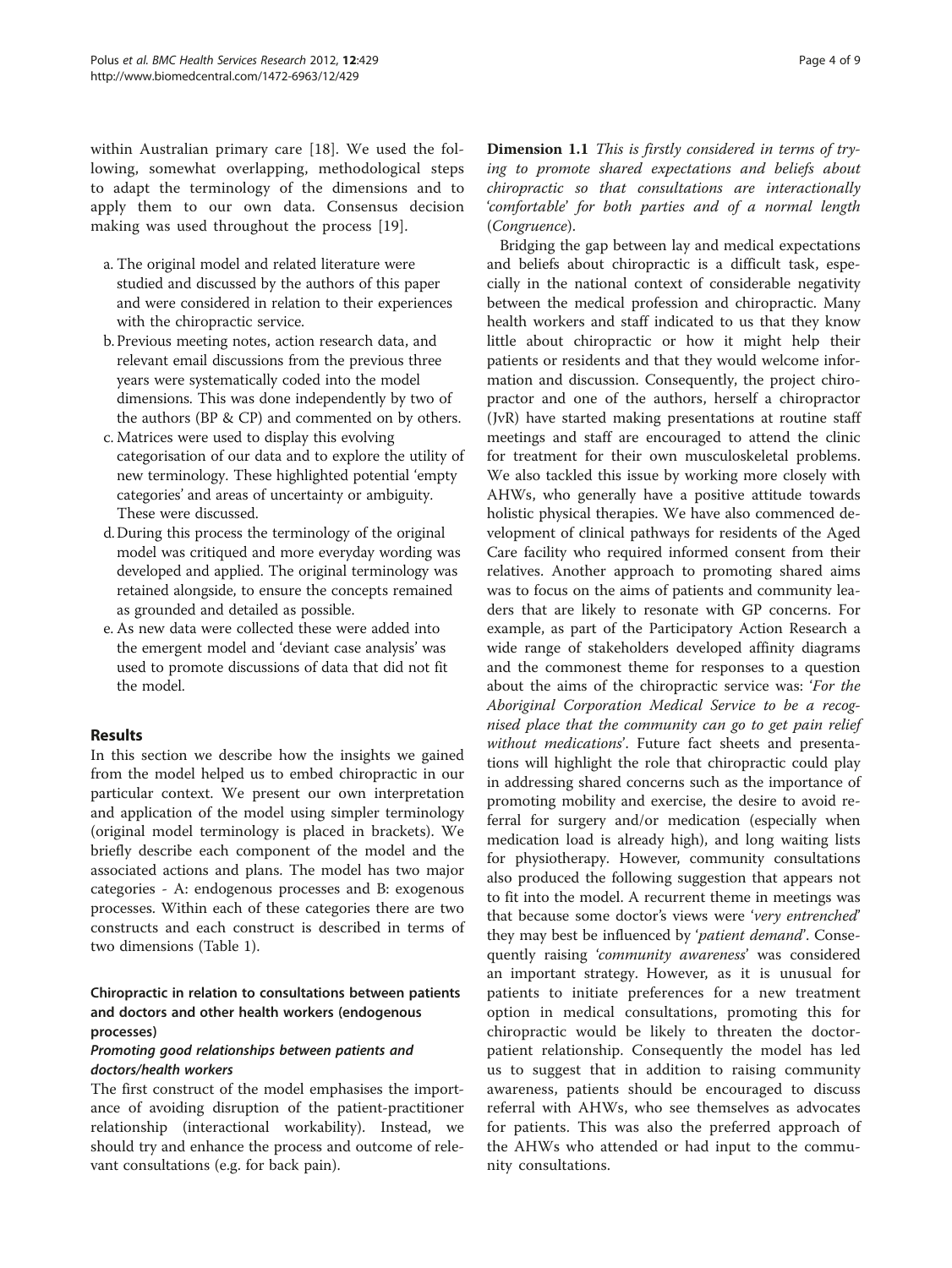Dimension 1.2 Another potential disruption of the patient-clinician relationship is lack of agreement about what the outcome of the consultation will be (Disposal). This could include what the clinician may do (refer or not to the chiropractor) what the outcome of seeing a chiropractor might be (degree and duration of improvement, safety issues) and what effect seeing the chiropractor may have on the doctors workload (issuing of sick notes, medication).

All of these issues were raised in the consultation meetings. For example an AHW specifically asked about medical certification and said that knowing that chiropractors could provide certificates was important. Also discussions about claiming Enhanced Primary Care (EPC) payments (additional Medicare funding that can be claimed for specified allied health services) were helped by sharing information about the chiropractor already having his own provider number for this scheme, thereby simplifying the claim procedures. This aspect of the model encouraged us to find ways of ensuring that appropriate referrals for chiropractic are a popular and easily agreed outcome for a consultation. Most importantly we created appropriate referral pathways between chiropractors and the GPs so that chiropractic services are covered through the Enhanced Primary Care (EPC) scheme. This system includes actions by chiropractors as well as referrals through the AHWs, and we are also working with the director at the Aged-Care facility of Booroongen Djugun to improve the uptake of EPC referrals for the provision of allied health services to residents. In addition to making referral easier within consultations, payments from this scheme will assist in sustainable funding of the chiropractic service. As Phase 2 of our evaluation proceeds, the findings will provide more detailed and context specific information on process and outcomes for clinicians and patients.

## Health team confidence on the knowledge base and expertise of chiropractic

The second construct of the model concerns the need for chiropractic to fit into the known and trusted assumptions of the immediate network surrounding individual consultations (relational integration).

**Dimension 2.1** The model suggests that trust is built on relative agreement about the knowledge base and the expertise required for any intervention. Thus it requires some shared beliefs about what chiropractors know, whether that knowledge is sound, how they act on it and how aspects of it can be shared (Accountability).

Dimension 2.2 Attempts should also be made to promote shared understanding and beliefs – or at least not undermine them - about what sources of knowledge are seen as credible, useful and authoritative in the clinical work being engaged with and what criteria should be used to assess knowledge (Confidence).

At a meeting with GPs a number of misunderstandings about chiropractic were discussed. GPs requested evidence for the effectiveness of manipulation and raised questions and concerns about the mechanisms and likely effects of chiropractic care in certain conditions. We compiled and circulated a summary of the research evidence for the effectiveness and safety of chiropractic and although it has proved difficult to arrange further meetings with clinicians, we continue to give it priority. Building confidence in the knowledge base of chiropractic is likely to take time and to accompany increased interaction with chiropractors and experiences of treatment by staff and patients. Chiropractors are encouraged to describe the extent of their training and the increasing numbers of national clinical guidelines that include manipulative therapies as a treatment option.

## Chiropractic in relation to the whole organisation and the professional and occupational roles and responsibilities that constitute its work (exogenous processes) Slotting in to an occupational niche and team position

The third construct of the model reminds us that new interventions and practitioners need to fit into actual or potential occupational roles (skill-set workability) in the organisation.

Dimension 3.1 Each healthcare organisation will have formal and informal policies about who (doctor, nurse, clerical staff etc.) does which tasks, how they work together to care for different groups of patients, and how status and rewards are allocated. There are also agreements about who has what skills or groups of skills and how the application of those skills is assessed or audited (Allocation).

This was a dimension that was often raised in our consultations with staff and several specific suggestions were made. Several staff believed that it was important that chiropractors were properly paid and valued and were given appropriate rooms to work in. It became apparent to the chiropractors they could fit into the organisation better if they promoted themselves as being a similar occupational group to, for example, physiotherapists. They also realised that they could use the team working methods employed by physiotherapists; for example by initiating feedback and cross-referral by email to other members of the chronic care team. The physiotherapist who worked in the Medical Centre has supported the chiropractic clinic from the outset which makes this suggestion especially valuable. Recently we have been working with the clinical practice coordinator at the medical centre to ensure that all volunteer chiropractors have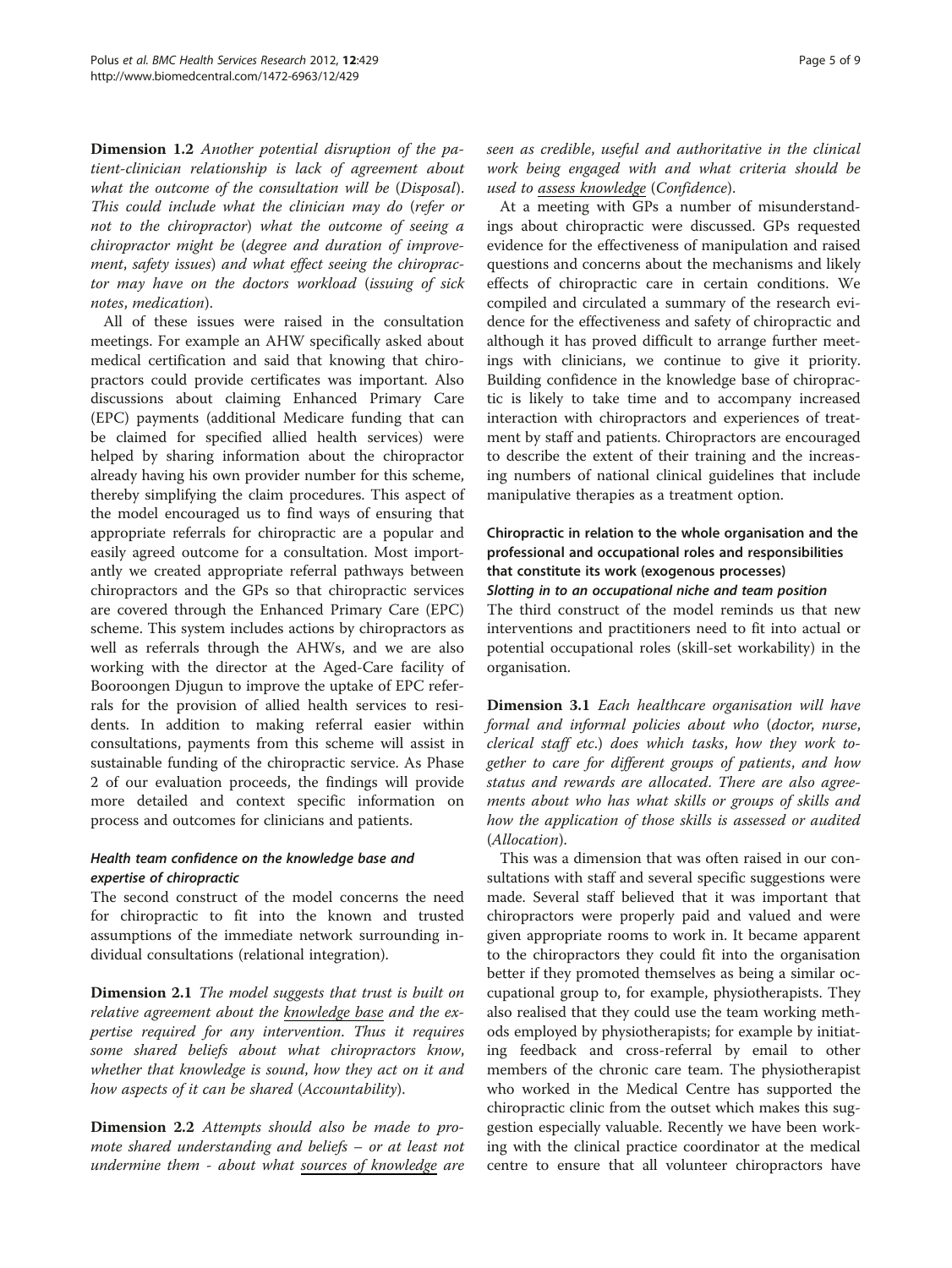access to and utilise the electronic clinical database to record their clinical notes. Use of this database necessitates chiropractors coding their examination, diagnosis and treatment into recognised fields within the database (e.g. musculoskeletal pain of the spine). This access to the internal clinical records database for notes of patients will also enable email communication and cross-referral. This electronic database is not available at the Aged-Care facility, but the research team is working with the administration to establish a patient clinical record system for the chiropractors that includes the recording of informed consent for treatment procedures, accurate patient history, examination findings and treatment provided. A secure filing cabinet has been provided and strategies are being developed to link clinical records of the facility and the chiropractic clinic so that co-management of patients is facilitated.

Dimension 3.2 Another requirement for embedding a new service into the organisation is the capacity of the workforce to slot it into the most appropriate place in the menu of services available. This will require shared understandings about competencies, autonomy and quality assurance issues, especially in areas where there is potential overlap with established work teams. (Performance)

This dimension was reflected in a comment by an AHW who said that the chiropractic programme had to 'develop its own identity and sell itself' and that in the short term it needed nurturing by specific people who supported it. Members of the research team have addressed this issue by a focus on increasing the numbers of volunteer chiropractors and hence the frequency of the clinics. We have now achieved a team of volunteer chiropractors and weekly clinics at both sites, thus providing a presence that has the potential to develop an identity and establish a role within the teams that provide services in the centres. The ability to provide weekly treatment for individual patients will also improve the quality of the service being provided. During the same period we have developed an on-going relationship, with the clinical practice, between the chiropractors and other clinicians.

## Integrating into the structure and resources of the organisation and wider context

The final section of the model concerns the structural and resource implications of integrating the new intervention (contextual integration).

Dimension 4.1 Who has the power? We need to understand who allocates each of the resources that the chiropractic service may require and what formal and informal policies are used to minimise disputes between different programmes of work about these resources, costs, and evaluation procedures (Execution).

Dimension 4.2 Who is going to do the work of integration? Implementing the new service will require clear lines of responsibilities for making the change in such a way that potential risks are defined and managed and resources are negotiated. Realising this change will be easier if expectations about the value of the new service are realistic and explicit.

This dimension has been an important one at times, when a series of changes in personnel in management positions at the ACMS inevitably slowed the progress of our project. During this period we remained aligned and committed to Aboriginal ownership of the project and sought their advice and support. After a difficult period, we have once again had endorsement of the project by the CEO of the ACMS and renewed opportunities to work closely with the management team. At the same time we formally sought permission for the research from the new Director of Care of the aged-care facility, whose attitude to the chiropractic programme dramatically changed once this was done and she understood the history of the programme. The chiropractic service was seen to fit with the mission of the Aboriginal Corporation owned aged-care facility, which was 'to improve the life of the residents'. The outcome of all this preparatory work meant that during our consultations in February 2011 we were in a position to draw up a protocol for introducing new programmes into Indigenous communities:

- 1. Consultation must start with the Elders of the Indigenous community and this process needs to be at the highest level with the entire research team. At this initial meeting the projected advantages of the new program to the community should be outlined, as well as the role of the community consultation process that will include the community in the decision making process. The research project that will evaluate the process should be explained and how the particular project will be used to build a sustainable programme.
- 2. Consultation with relevant CEOs outlining the same as above.
- 3. Consultation with the clinical practice co-ordinator and medical and allied health staff to outline the programme and the research process; this is a matter of professional courtesy.
- 4. Consultation with relevant practice managers to determine the practical implementation of the programme.
- 5. Consultation with office staff regarding the practical implementation of the programme.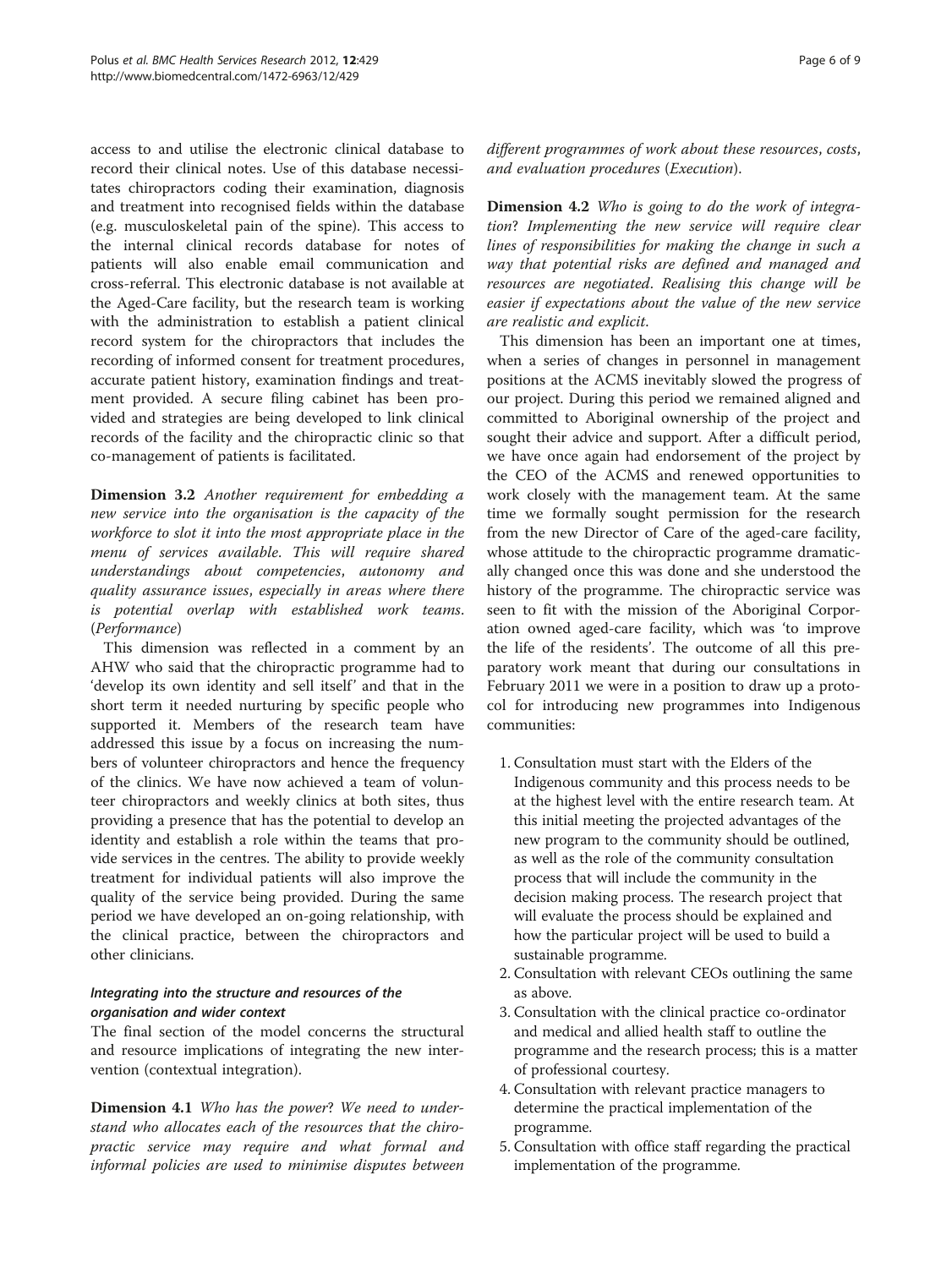These consultations are not one-off affairs and our meetings will be structured to apply the model in our particular situation. The self-funding nature of the chiropractic service has meant that we have not required financial resources from the health care organisation but the provision of space and the hosting of the evaluation have required ongoing negotiations and sometimes some delays. Although disquiet about the potential risks of manipulation was not openly discussed it is likely to be important and requires more exploration. Providing the organisation with certificates of professional insurance and developing protocols for risk reduction and management may be helpful.

### **Discussion**

The concept of 'normalisation' or 'embedding' a new service focuses on the importance of sustainability. The Normalisation Process Model emphasises the importance of stability and order in health care, both within one-to-one consultations and within the organisation as a whole. In the context of an Australian Aboriginal community it directed us to consider ways to promote chiropractic as something that will enhance relationships, interactions and procedures, and avoid disrupting them. This should be achievable, given that chiropractic requires few resources and offers an alternative referral option for conditions that are difficult to treat within biomedicine. The model also emphasises the importance of chiropractors becoming trusted team members who have acceptable and recognised knowledge and skills; this is more of a challenge given the national Australian context in which chiropractors are still marginalised in healthcare organisations. Our results suggest that chiropractors should be able to find a place within a complex occupational web, by being seen to be very similar to well known occupational groups such as physiotherapists. We have been able to improve the potential for team working by providing more frequent clinics, by negotiating access to electronic and paper clinical systems and by linking into established and referral systems. The importance of the organisational context has become apparent as we try to establish an evaluation project. The model's section on identifying who has the power, as well as who does the work, may help us to find our way through the complexity of the health care organisations. In our early consultations, members of the community emphasised the need to raise community awareness about the chiropractic service, but insights from the model suggest that arranging more focused meetings with health workers to discuss team working and communication are also important.

Our consultations and experience highlight the existence of a theme that is not identified by the model, which may be described as emancipatory. The verb

'emancipate' is defined as 'set free, especially from legal, social or political restrictions' [[20](#page-8-0)]. The normalisation model conceptualises an intervention as becoming embedded through aligning itself with the status quo and current biomedical beliefs, values etc., rather than any suggestion that the intervention could be demanded by patients and introduced in order to change the status quo. Whilst this reflects the body of UK research that May synthesised, it may need amending for use in the context of an Indigenous culture struggling with a lack of culturally sensitive healthcare. For example, a strong sense from the community members was "the importance of the tactile therapies in healing their people in not only physical ways but healing emotional injuries as well (the anger in the communities)". Community and staff members also used participatory action research methods and individually specified aims for the chiropractic service. There was a wide range of individual aims but the one that best sums up the commonest themes is "For the ACMS to be a recognised place that community can go to get pain relief without medications". Other common themes were a desire for a holistic approach, for community wellness and empowerment, and for better acceptance and communication of chiropractic. The belief that informing patients about the service would lead to doctors referring to the service because of patient demand was strongly held. As it stands the model suggests this would not work, because both patient and doctor wish to avoid difficult interactions which threaten their relationship. It remains to be seen whether Indigenous structures and community support, and the advocacy of the AHWs, will allow patients to be more assertive in their interactions with doctors. Ongoing discussions with the Indigenous community, plus the results of our mixed method evaluation, may help us to define more clearly whether an emancipatory dimension is an important addition to the normalisation process model in this context.

Our findings accord with other evaluations of integrating chiropractic care into mainstream services. For example the key success factors identified by Kopansky-Giles et al. (2010) were: the importance of champions, laying groundwork, the organisational culture and the choice of practitioners; and the barriers in this inner-city setting were: funding, lack of awareness of the service and perceptions of risk [\[21\]](#page-8-0). The importance of champions and of trust in the 'right' practitioners has been confirmed elsewhere [[22\]](#page-8-0) and are issues that continue to be central to our project as we move into the next phase. In terms of the specific aim of embedding chiropractic into marginalised communities, future work will also include comparing our approach with that of Mior and colleagues who recently developed a framework for the integration of chiropractic services into a multidisciplinary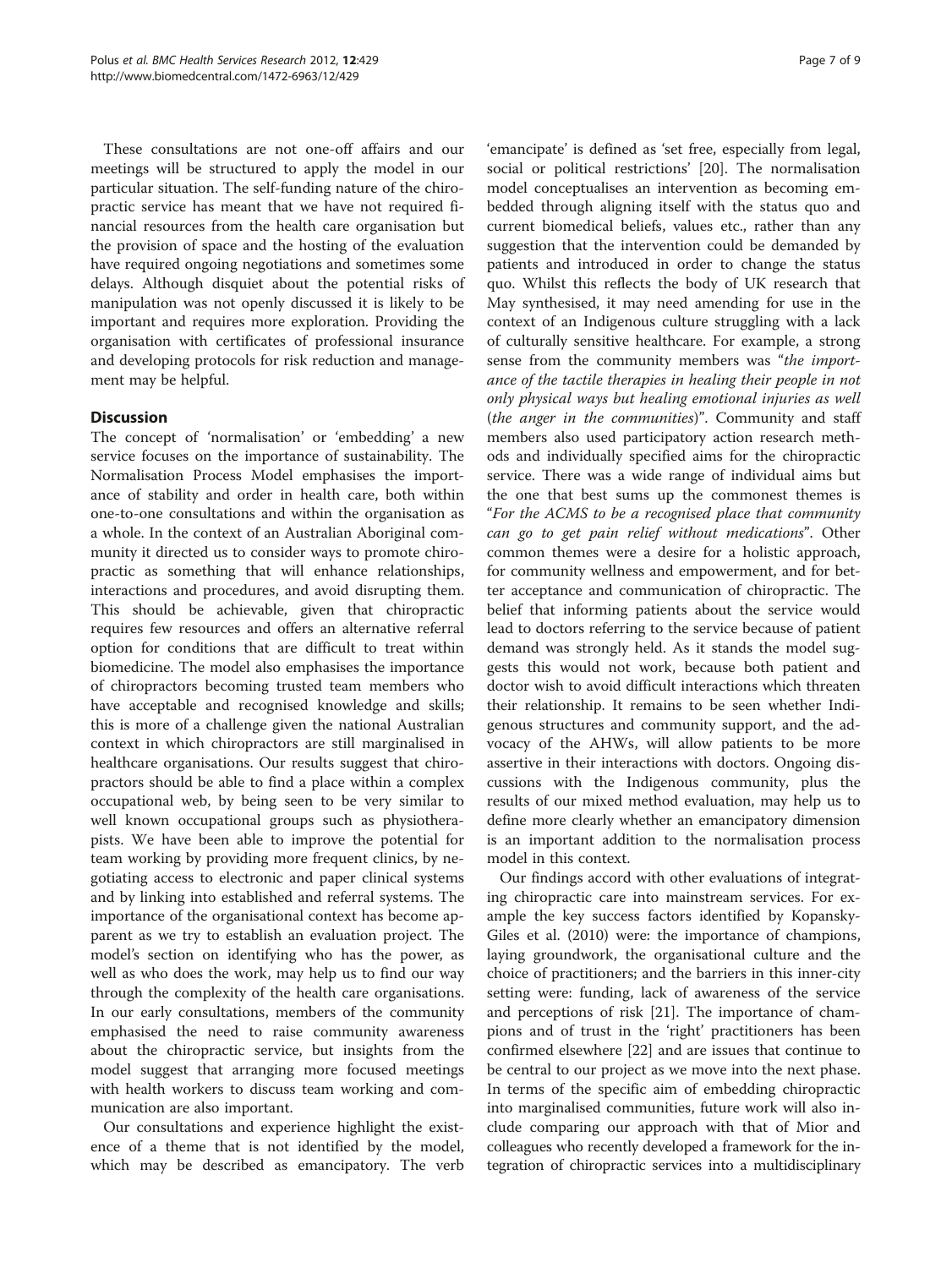<span id="page-7-0"></span>practice in Canada [[16](#page-8-0)]. As the key categories of that framework are communication, practice parameters and service delivery, it would appear that our two approaches are complementary and that further work within the context of health care for First Nation People will further strengthen the link between theory and practice. Aboriginal populations in Australia, New Zealand, Canada and the USA share many commonalities and a number of initiatives have demonstrated that well-resourced, community-controlled and culturally appropriate and accessible programs can, and do, have a positive impact, and result in significant and sustained improvement in the health outcomes of Aboriginal people [[23](#page-8-0)].

The normalisation process model and theory has been successfully used in other contexts, such as implementing change in primary care for depression [\[18](#page-8-0)], evaluating a self-management training package in primary care [[24\]](#page-8-0), and normalizing a new technology in infertility management [\[25](#page-8-0)]. However, the application of the theory that these papers describe is complex and thus likely to be inaccessible to many non-academic service providers. The model with a revised terminology described in this paper, and the example of its application in a marginalised community, may be of great benefit to others seeking to embed new services into mainstream healthcare. The limitations of our study include the use of a single case study and the emergent nature of our understanding of the theory, which were compounded by the remoteness of the community and our limited resources. However, the utility of our adapted model in the face of these difficulties indicates that it may be applicable in many other poorly resourced settings. The authors of the normalisation process theory, acknowledging the need to translate it to make it useful for non-academic health service providers, have recently developed a simplified web-based version [\[26\]](#page-8-0). In this respect, this paper is part of an important movement to translate the theory from its abstract form to one that can be used to solve problems in everyday settings.

### **Conclusions**

We have adapted the language and terminology of the normalisation process model to make it 'fit for purpose' in our community context. This adapted model has provided us with a structure for organising the data from consultation meetings and prioritising tasks, as well as providing us with a number of new insights and questions. It has led us to focus on ways in which chiropractic can enhance relationships, interactions and procedures and avoid disrupting them and also the importance of chiropractors becoming trusted team members who have acceptable and recognised knowledge and skills. Our experience of using the model in the context of an Indigenous community suggests that an additional 'emancipatory' dimension may be required.

#### Competing interests

The authors declare that they have no competing interests.

#### Authors' contributions

BP, DV, JvR developed the programme of research, the chiropractic service and the consultation meetings and helped to draft the paper. CP conceived of and drafted the main outline of the paper and participated in designing and consulting on the service evaluation. All authors read and approved the final manuscript.

#### Acknowledgements and funding

We acknowledge with gratitude the on-going support of the Indigenous Elders and Community Advisory Group who provide invaluable guidance for this project and our relationship with the Indigenous community. Of special mention is Mrs Leanne Clay, our on-the-ground Research Assistant who has worked tirelessly to promote the chiropractic service. This project would not be possible without their input. The support, advice and cooperation of the staff of the two clinical facilities are also gratefully acknowledged. We acknowledge and make special thanks to Dr Gay Edgecombe who led the action research and contributed to some consultation meetings. We also thank the School of Health Sciences, RMIT University, the Chiropractors Association of Australia and Hands on Health Australia who have provided on-going support for this project and Dr Fraser Rogerson (RMIT University) for his help in revising the manuscript.

#### Author details

<sup>1</sup>School of Health Sciences, RMIT University, Bundoora 3083, Australia. <sup>2</sup>School of Social and Community Medicine, University of Bristol, Bristol BS8 1TH, UK. <sup>3</sup>The University of Newcastle, Newcastle 2308, Australia

#### Received: 21 April 2012 Accepted: 7 November 2012 Published: 26 November 2012

#### References

- 1. Australia's Health: The Twelth Biennial health report of the Australian Institute of Health and Welfare. Canberra: Australian Government, Australian Institute of Health and Welfare; 2010.
- 2. Pacza T, Steele L, Tennant M: Rural and remote oral health, problems and models for improvement: a Western Australian perspective. Aust J Rural Health 2000, 34:822–28.
- 3. Vindigni D, Griffen D, Parkinson J, Da Costa C, Parkinson L: The prevalence of musculoskeletal conditions, associated pain and disability and the barriers to managing these conditions in a rural, Australian Aboriginal Community. Rural Remote Heal 2004, 4. no 230. Available from [http://www.](http://www.rrh.org.au/articles/showarticlenew.asp?ArticleID=321) [rrh.org.au/articles/showarticlenew.asp?ArticleID=230](http://www.rrh.org.au/articles/showarticlenew.asp?ArticleID=321).
- 4. Vindigni D, Parkinson L, Rivett D, Da Costa C, Perkins J, Walker BF, Blunden S: Developing a musculoskeletal screening survey for Indigenous Australians living in rural communities. Rural Remote Heal 2006, 6:321. (Online). Available from [http://www.rrh.org.au/articles/showarticlenew.asp?](http://www.rrh.org.au/articles/showarticlenew.asp?ArticleID=321) [ArticleID=321](http://www.rrh.org.au/articles/showarticlenew.asp?ArticleID=321).
- Vindigni D, Parkinson L, Walker B, Blunden S, Rivett D, Perkins J: 'Hands-on Aboriginal Health: A Community-based sports massage course for Aboriginal Health Workers'. Aust J Rural Health 2005, 13:111–115.
- 6. Vindigni D, Walker BF, Jamison JR, Da Costa C, Parkinson L: Low back pain risk factors in a large rural Australian Aboriginal Community. An opportunity for managing comorbidities. Chiropractic and Osteopathy. Chiropr Osteopat 2005, 13:21.
- 7. Paterson C, Vindigni D, Polus B, Browell T, Edgecombe G: Evaluating a massage therapy training and treatment programme in a remote Aboriginal community: methods and preliminary findings. Complement Ther Clin Pract 2008, 14:158–167.
- 8. Kopansky-Giles D, Vernon H, Steiman I, Tibbles A, Decina P, Goldin J, Kelly M: Collaborative community-based teaching clinics at the Canadian Memorial Chiropractic College: addressing the needs of local poor communities. J Manipulative Physiol Ther 2007, 80:558–565.
- 9. Johnson C, Baird R, Dougherty PE, Globe G, Green BN, Haneline M, Hawk C, Injeyan HS, Killinger L, Kopansky-Giles D, et al: Chiropractic and public